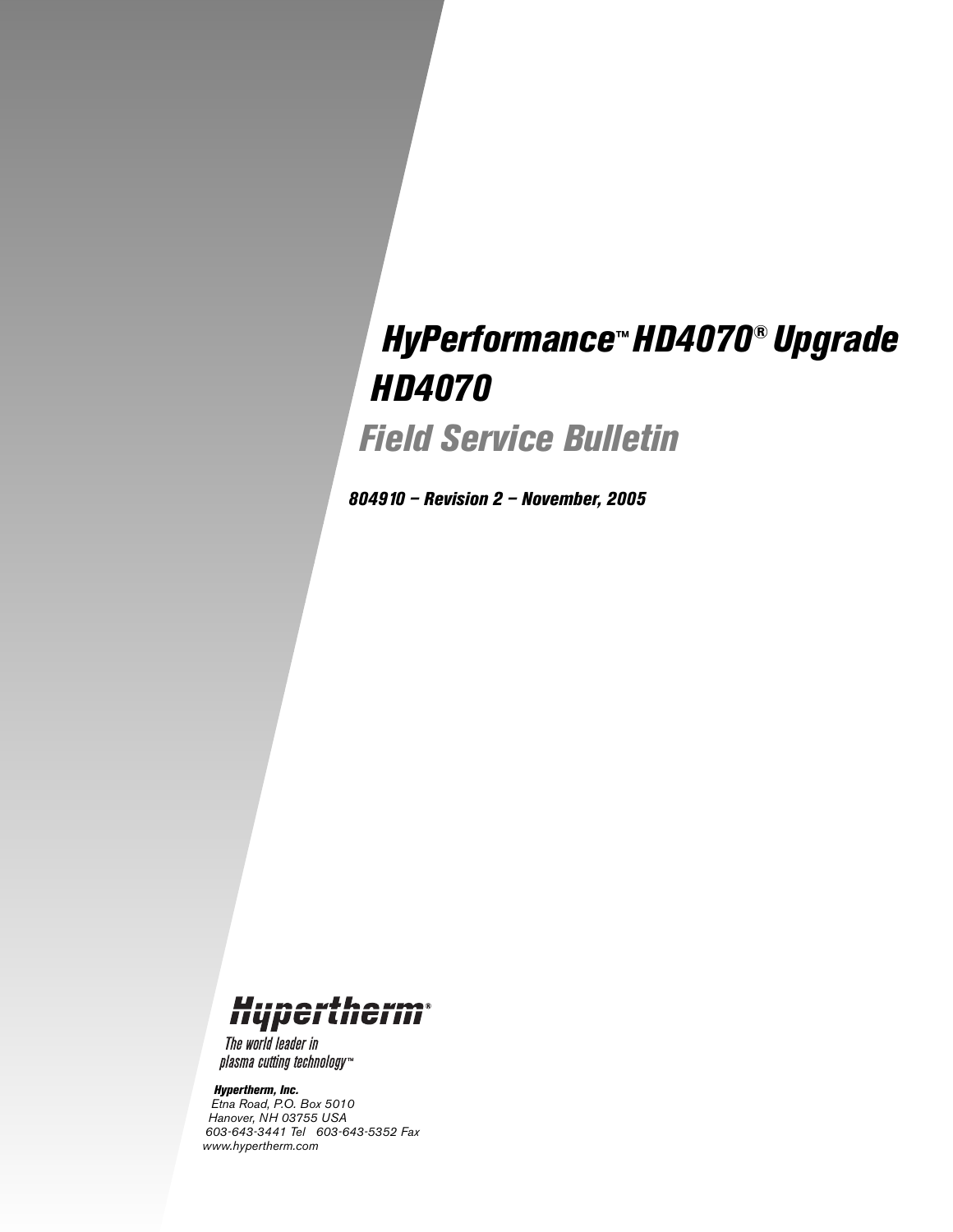

#### **Introduction**

#### **Purpose**

Describes necessary steps to upgrade the system firmware, cutchart database, the display software and the torch and leads.

#### **Kit 128943 contents**

| <b>Part Number</b> | <b>Description</b>                                       | Qty |
|--------------------|----------------------------------------------------------|-----|
| 128909             | Disks for firmware upgrade                               |     |
| 081056             | Firmware: HD4070 Upgrade                                 |     |
| 081101             | Firmware: HPR/HD4070 Main System                         |     |
| 081098             | Firmware: HPR/HD4070 Display                             |     |
| 081099             | Firmware: HPR/HD4070 Cutchart Files                      |     |
| 228048             | <b>HPR Machine Torch with extended sleeve</b>            |     |
| 128890             | Leads: HPR torch with HD4070 lead 1.8 m $(6 \text{ ft})$ |     |
| 804900             | Instruction manual: HPR HD4070                           |     |
| 110526             | Decal: CH4/F5                                            |     |
| 110527             | Decal: HPR HD4070 (left and right side of power supply)  | 2   |
| 110528             | Decal: HPR HD4070 (front of power supply)                |     |
| 104119             | Tool: HPR consumables                                    |     |
| 805110             | FSB: HPR HD4070 upgrade customer reply form              |     |
| 027647             | Floppy disk drive: 3 1/2" 1.44 MB                        |     |

#### **Kit 128944 contents**

This kit includes all the parts listed in kit 128943 except it has a 3 m (10 ft) lead set, P/N - 128891.

#### **Kit 128945 contents**

This kit includes all the parts listed in kit 128943 except it has a 4.5 m (15 ft) lead set, P/N - 128892.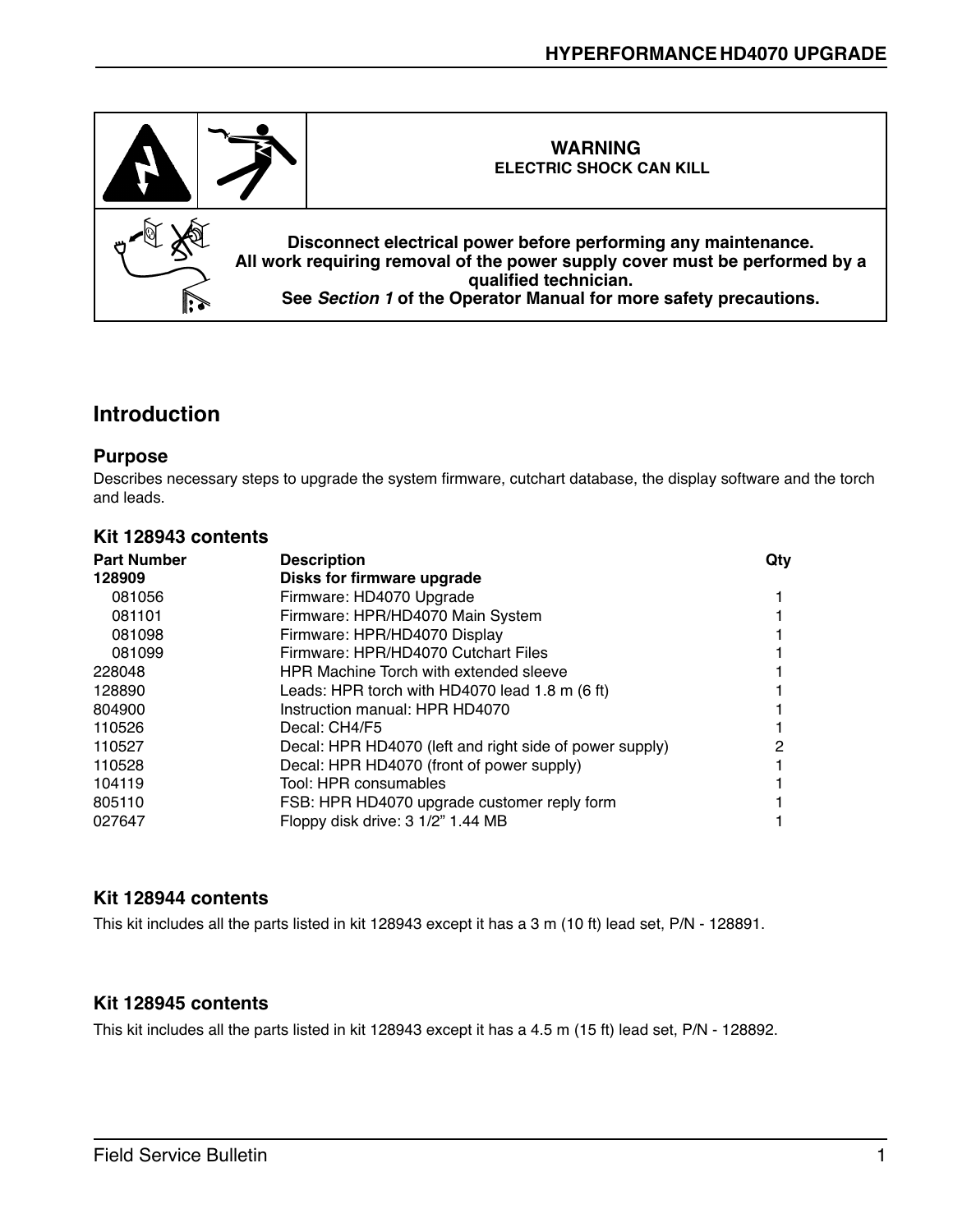### **Determine the CNC interface**

IMPORTANT: If your HD4070 system is serially interfaced to a CNC, contact the CNC manufacturer or OEM before continuing with this installation to ensure compatibility with the upgrade kit.

#### **How to check for serial interface**

If your HD4070 does not have a touch screen display the system is serially interfaced. If the system does have a touch screen display, navigate to screen number 13 and look for "CNC". See example below.



Note: If you have any problems during this upgrade contact Hypertherm Technical Service at 1-800-643-9878.

#### **Disk drive replacement**

- 1. Turn OFF all power to the system.
- 2. Remove the 2 connectors from the back of the disk drive. See figure below.
- 3. Remove and save the 4 screws that hold the disk drive to the bracket.
- 4. Install the new disk drive using the 4 screws removed in step 3
- 5. Insert the 2 connectors into the new disk drive

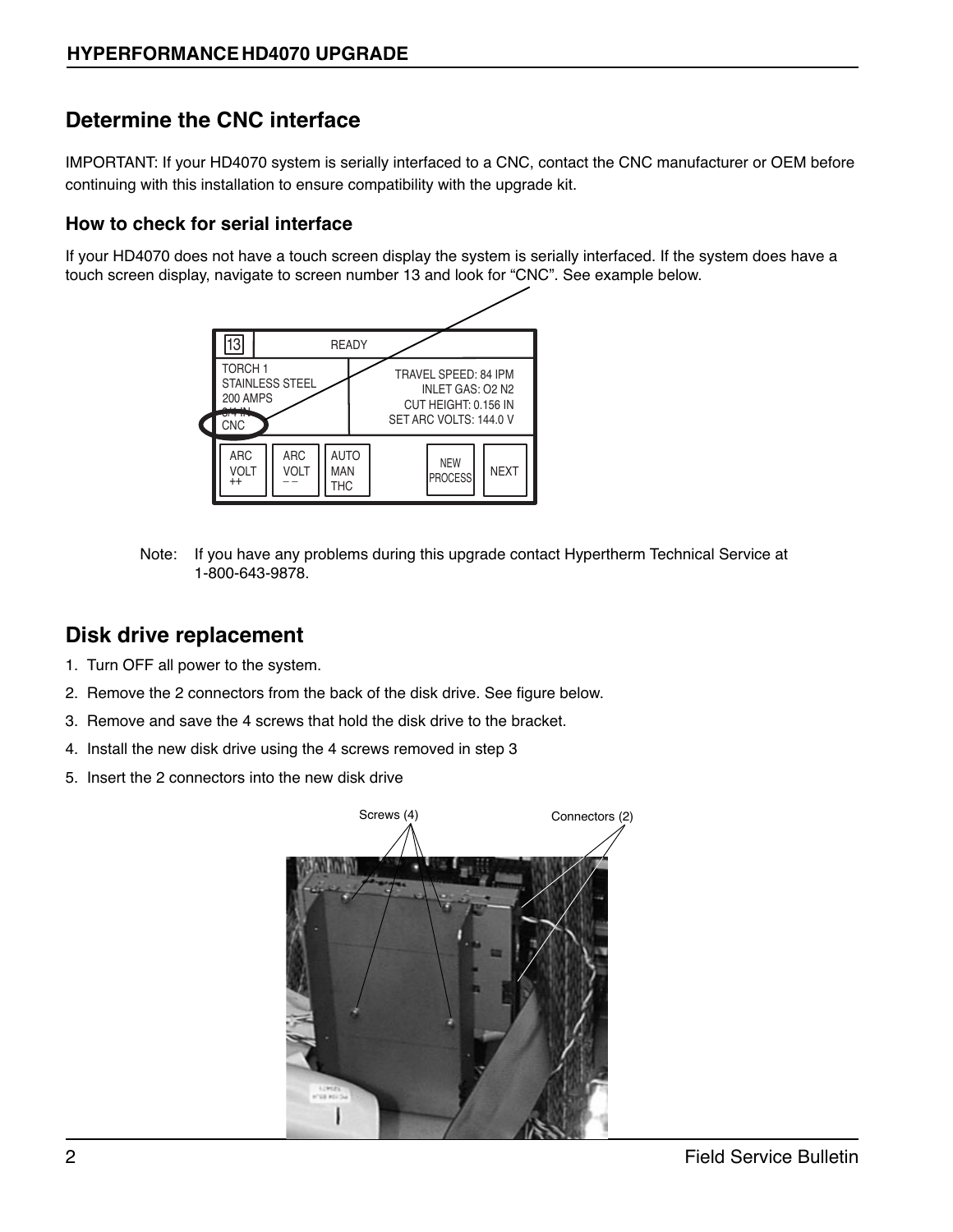Note: The door interlocks must be satisfied when any panel is removed from the power supply. If the display says "door interlock" at any time during the upgrade, the fault must be corrected before the upgrade will continue. See Error Codes in the maintenance section of the HyPerformance HD4070 instruction manual (804900) for more information.

#### **HPR HD4070 system software upgrade**

- 1. Turn OFF all power to the system.
- 2. Remove the top cover of the power supply.
- 3. Insert system upgrade disk 1 (081056; installation disk) into the disk drive (see figure below).



- 4. Turn ON the power supply, with the top cover interlock satisfied. The system will take about 30 seconds to read disk 1. The touch screen display will say "insert source floppy then hit enter" when the update is finished. The update is complete when the disk stops running and the green light on the disk drive extinguishes.
- 5. Remove system upgrade disk 1 from the disk drive.
	- Note: If the update is not complete after 1 minute the disk drive is not working properly and should be replaced. See disk drive replacement on page 4. Start the update again at step 1 after replacing the disk drive.
- 6. Insert system upgrade disk 2 (081101, "source disk") and press "ENTER" on the display. The system will take about 30 seconds to read disk 2. The display will say "updating files". When the upgrade is complete, the display will say "remove floppy and repower the system".
- 7. Remove system upgrade disk 2 from the disk drive.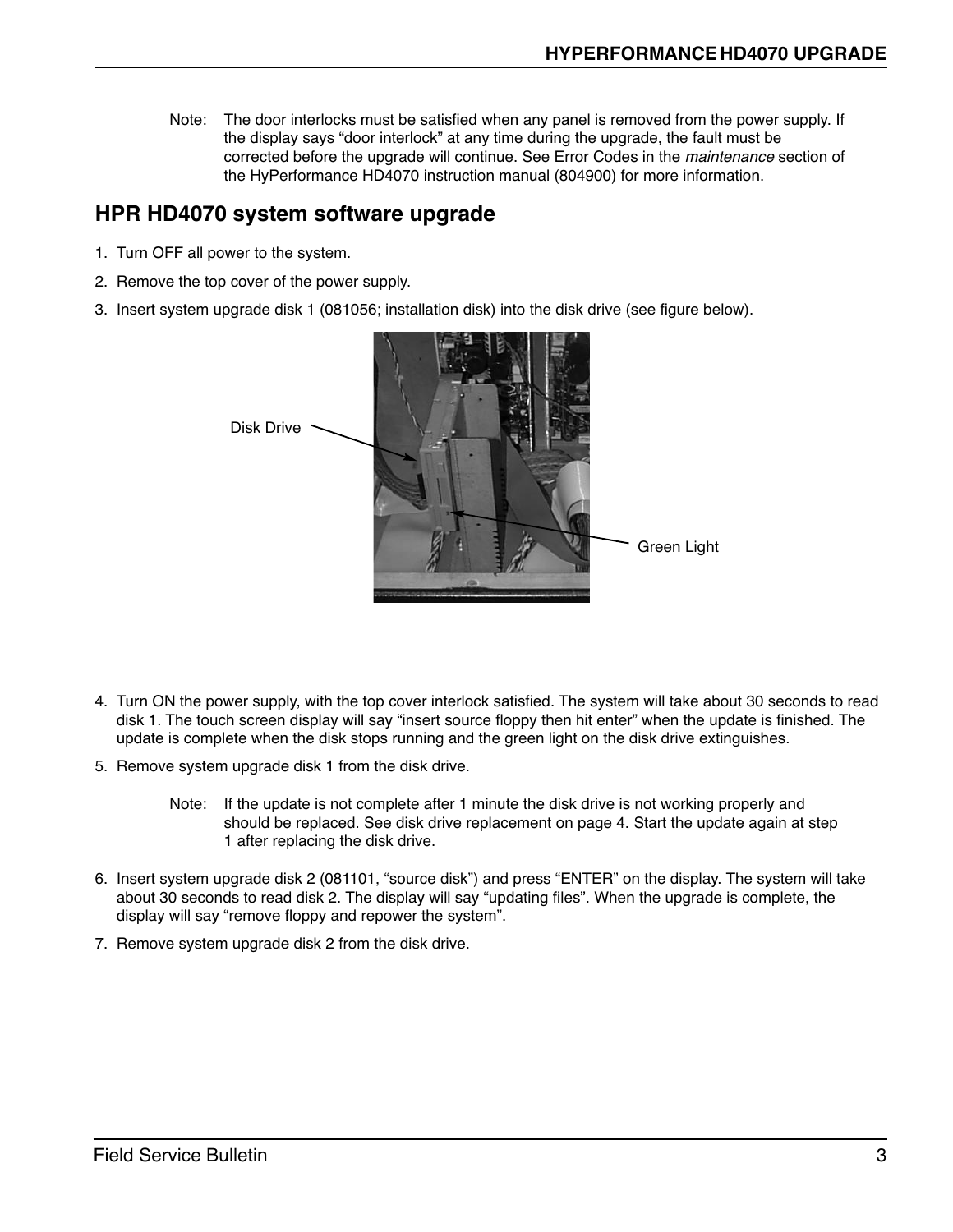#### **Cutchart Upgrade**

- 1. Turn OFF all power to the system.
- 2. Insert cutchart database upgrade disk (081099; installation disk) into the disk drive (see figure below).



- 3. Turn ON the power supply, with the top cover interlock still satisfied. The PC starts to run and automatically copies over the necessary files. This will take about 30 seconds.
- 4. The update is complete when the disk stops running and the green light on the disk drive extinguishes.
- 5. Turn OFF the power, and remove the disk.

#### **Display Upgrade**

- 1. With all power to the system still OFF, insert the Display Upgrade disk (081098; installation disk) into the disk drive.
- 2. Turn ON the power supply, with the top cover interlock still satisfied. The PC starts to run and automatically copies over the necessary files. The display will say HD4070 at the start of the update. The screen will go blank for a short period of time during the update. The display will say "HyPerformance HD4070" when the update is complete. This will take about 4 minutes.
- 3. The update is complete when disk stops running and the green light on the disk drive extinguishes.
- 4. Turn OFF the power and remove the disk.

#### **Replace torch and leads**

See the *installation section* of the HyPerformance HD4070 manual (804900) included in this kit for instructions.

#### **Perform a test cut**

Perform one or more test cuts to ensure proper system performance.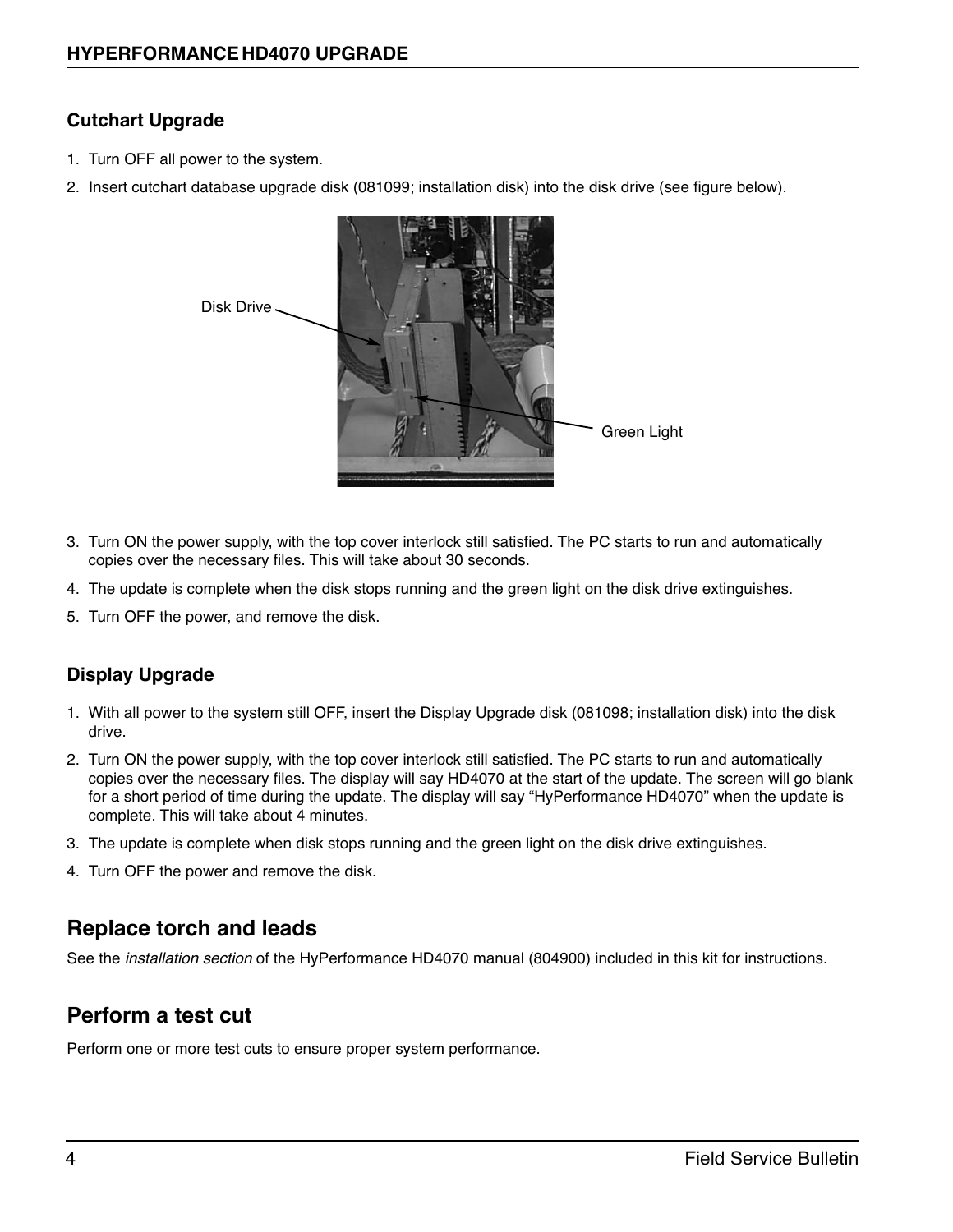#### **HD4070 System Reinstallation**

If it becomes necessary to revert to the original HD4070 settings you will need the following part numbers from kit # 128709.

081056 – Disk 1 of 2: HD4070 system upgrade

- 081059 Disk 2 of 2: HD4070 system upgrade
- 081058 Disk 1 of 1: Display upgrade
- 1. Turn OFF all power to the system.
- 2. Install the original torch and leads.
- 3. Remove the top cover of the Power Supply.
- 4. Insert Disk 1 of 2 (081056) into the disk drive.
- 5. Turn ON the power supply, with the 3 interlocks satisfied. The upgrade will start and the touch Screen display will instruct the user to insert disk 2.
- 6. Insert Disk 2 of 2 (081059) and press ENTER on the display. When the display indicates the upgrade is complete, turn OFF the power supply.
- 7. Insert the display upgrade disk (081058) into the disk drive.
- 8. Turn ON the power supply, with the 3 interlocks satisfied. The PC starts to run and automatically copies over the necessary files.
- 9. Update is complete when the disk stops running, (green light goes out).
- 10. Turn OFF the power, remove the disk, replace the cover and turn ON the power.

Note: Custom processes will also be reloaded.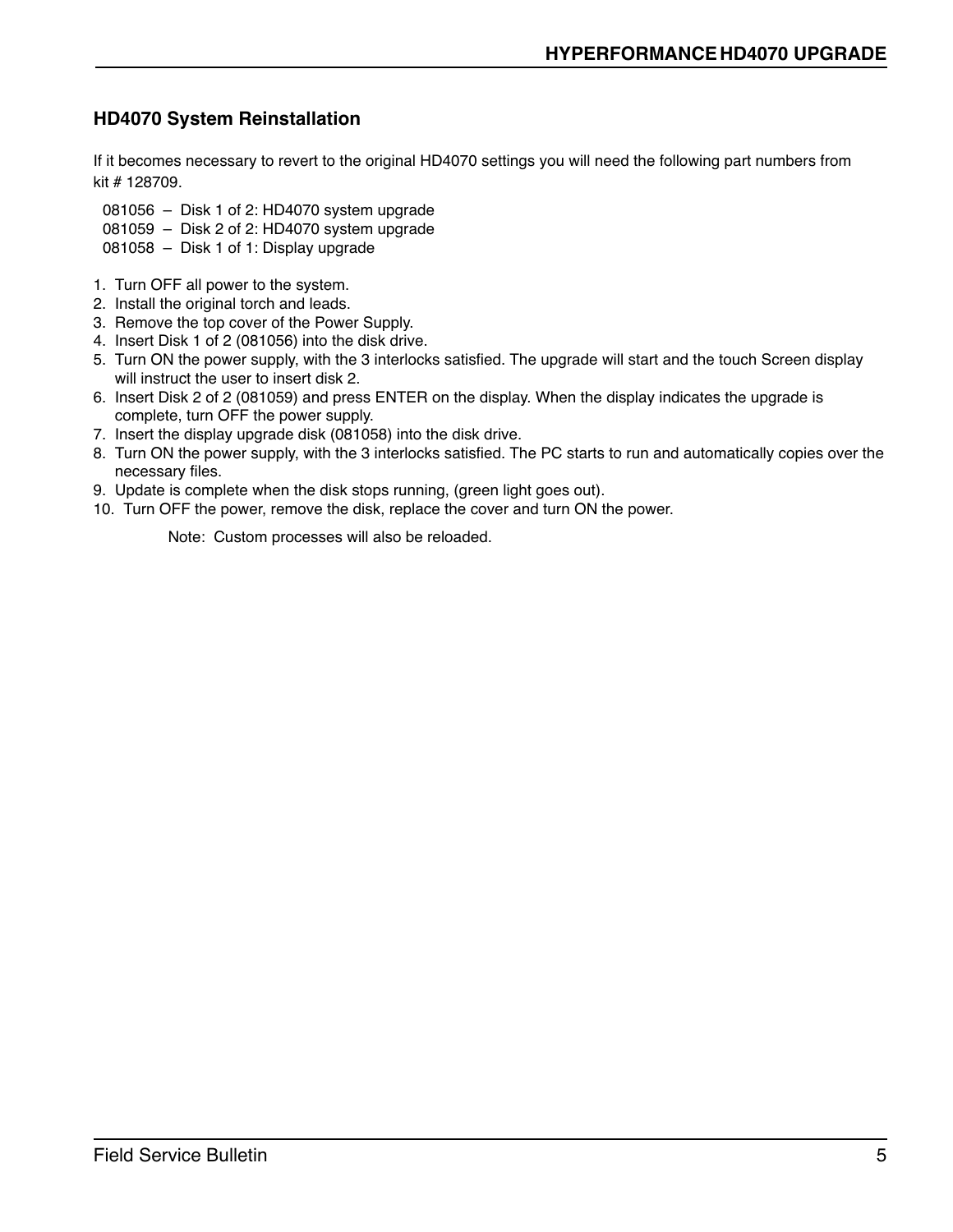#### **Decal placement**

It is very important that all the decals are attached in the appropriate places when this upgrade is completed. The decals provide Hypertherm with technical information that will be required if you need to contact technical service.

1. Place decal (110526) on the rear panel of the gas console as shown.



2. Place decals (110527) on the right and left side of the power supply. Left side shown.



- 3. Place decal (110528) on the front panel of the power supply as/shown.
- 4. Fill out and return the customer reply card.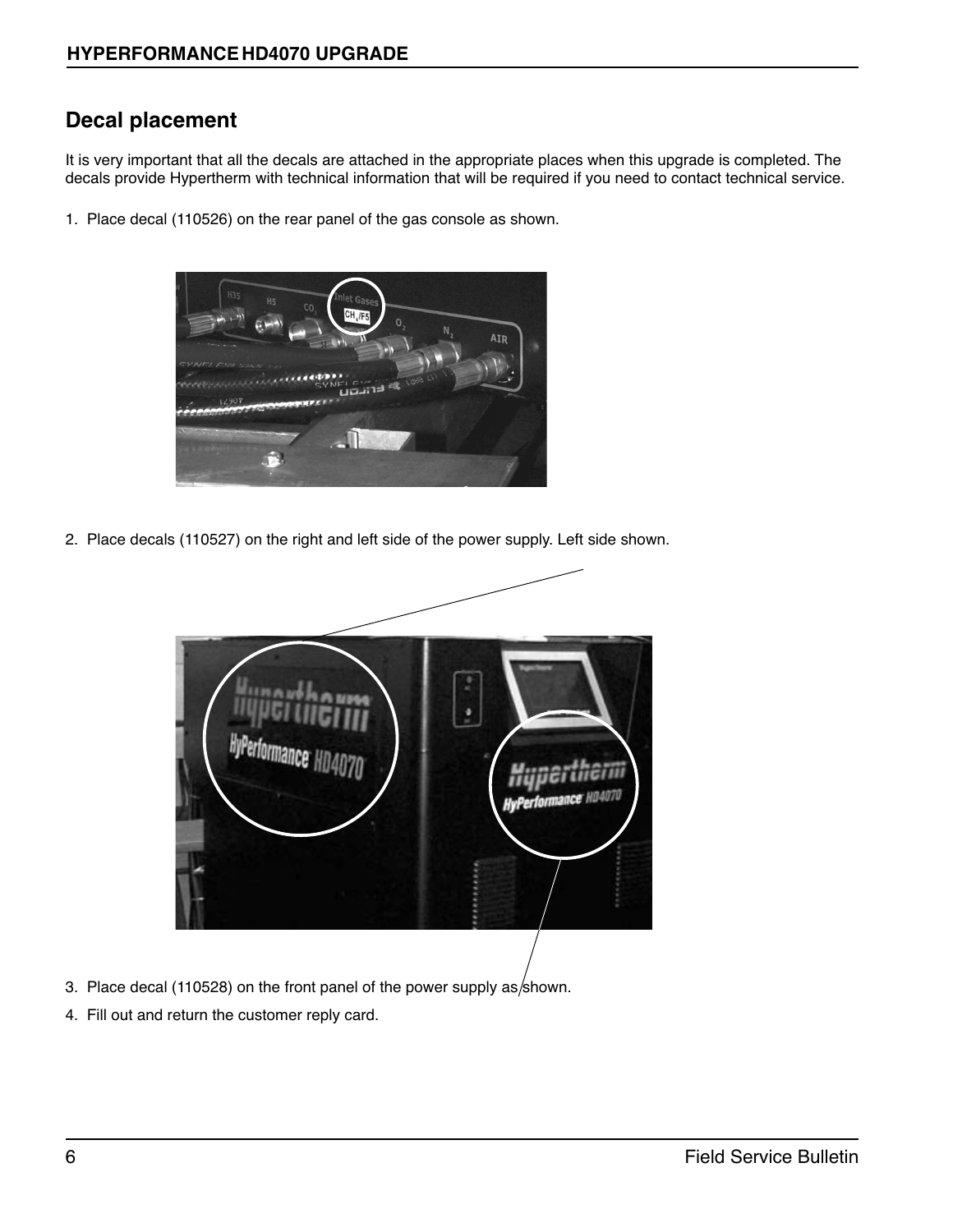#### **HPR HD4070 upgrade checklist**

- 1. Disk drive (027647) replaced  $\Box$
- 2. System upgrade disk 1 (081056) and system upgrade disk 2 (081101) installed  $\square$
- 3. Cutchart database update disk (081099) installed  $\Box$
- 4. Display upgrade disk (081098) installed  $\Box$
- 5. New torch (228048) and lead (128890, 128891 or 128892) installed  $\Box$
- 6. Test cut(s) performed  $\Box$
- 7. Decal placement

Gas console decal (110526) installed  $\Box$ 

Left and right side power supply decals (110527) installed  $\Box$ 

Front panel power supply decal (110528) installed  $\Box$ 

- 8. Discard the original HD4070 manual  $\Box$
- 9. Customer reply card filled out and mailed  $\Box$